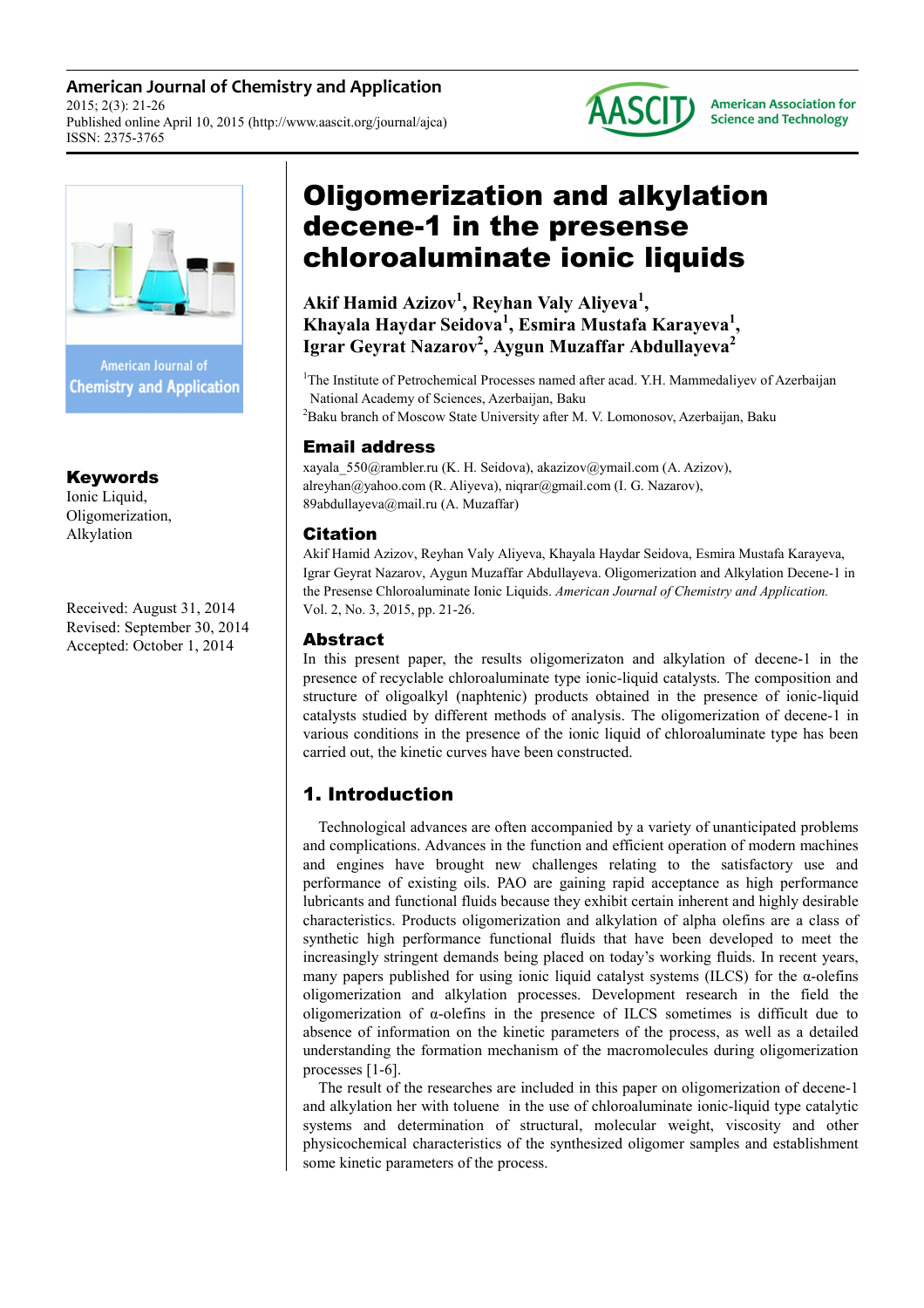#### 2. Experimental

All the works on synthesis of the components and ILCS and also on carrying out of decene-1 oligomerization and alkylation process her with toluene were carried out in an inert atmosphere with use of starting reagents purified by distillation or recrystallization before experiments.

The following reactants are used in the work:

a) decene-1  $(C_{10}H_{20})$  (Alfa Aesar/A Johnson Matthey Company (Germany)) – colorless liquid with specific pungent smell; molecular weight -140,27 g/mol; boiling point  $(T_{\text{boil}}=166, 5-173, 5^0C;$  density (d)=0,741 g/ml,  $n_d^{20}=1,421;$ 

b) aluminum chloride (AlCl<sub>3</sub>): colorless trigonal crystals: molecular weight 133,5 g/mol; distillation temperature  $(T_{dis})$  $=180^{\circ}$ C;

c) triethylamine hydrochloride ( $C_6H_1SNCl$ ) (Alfa Aesar/A Johnson Matthey Company (Germany)); molecular weight 138,5 g/mol;

d) diethylamine hidrocloride (С4Н12NСl) *(Alfa Aesar, Johnson Malthey Company*(Germany))*,* molecular weight 109,5 g/mol; T<sub>melt</sub> = 220 °C; Tboil = 330 °C; d = 1,041 g/sm<sup>3</sup>  $(21^{\circ}C)$ ;

e) toluene  $(C_6H_5-CH_3)$ . (Cherkasky plant chemical reagents) Colorless volatile liquid with a pungent odor, soluble in most organic solvents  $T_{melt}$ :-94,9°C,  $T_{boil}$ :110,6°C; molecular weight 92,14 g/mol.  $d^{20}=0,86694$  g/sm<sup>3</sup>;

f) [EMİM]<sup>+</sup> [HSO4] - (*Alfa Aesar, Johnson Malthey Company,* (Germany)), Brutto form: C<sub>6</sub>H<sub>12</sub>N<sub>2</sub>O<sub>4</sub>S; molecular weight 240 g/mol;

[BMİM]<sup>+</sup> [BF4] - (*Alfa Aesar, Johnson Malthey Company,* (Germany)), Brutto form:  $C_8H_{15}BF_4N_2$ ; molecular weight 226 g/mol.

Chloroaluminate ionic – liquids were prepared by interacting  $AICI<sub>3</sub>$  with the corresponding complex ammonium salt taken at molar ratios  $1 \div 2$ :1. Synthesis of the ionic-liquid catalytic systems and also oligomerization decene-1 and alkylation with toluene of in their presence were carried out in the thermostarted dried up glass reactor in the atmosphere of dry nitrogen or argon.

Synthesis of ILCS and also oligomerization decene-1 and alkylation her with toluene of in their presence were carried out in the thermostarted dried up glass reactor in the atmosphere of dry nitrogen. With that end in view the reactor was preliminary carefully vacuumized at warming up in a nitrogen current before preparation of the complex catalyst. Then after cooling to a room temperature the corresponding amine were entered into it. The needed quantity of  $AICI<sub>3</sub>$  was added to the obtained complexes at intensive mixing in a nitrogen current. Catalyst preparation was accomplished at 20°C - 25°S during 10 min. The ILCS obtained represented themselves as the yellowish viscous liquids at room temperature. By this method the following ILCS were prepared to be used as a catalyst in the decene-1 oligomerization and alkylation her with toluene:

$$
[(C_2H_5)_2NH_2]^+[Al_2Cl_7] \qquad \qquad \text{ILCS I}
$$

$$
[(C_2H_5)_3NH]^+[Al_2Cl_7]
$$
 ILCS II

For environments catalytic systems used ionic liquid (IM):



Upon termination of synthesis of the chloroaluminate ILCS decene-1 was introduced into reactor though a drop funnel at intensive mixing. Experiments on oligomerization were carried out at temperature  $30-100^{\circ}$ C during 0.3-3 hours also at intensive mixing.

Chloroaluminate ionic liquid prepared as described above, then in reactor under nitrogen atmosphere, was added reactant toluene and addition funnel decene-1. The test was conducted for 3 hours at a temperature  $95-100^{\circ}$ C under constant mixing with a stirrer.

After the termination of oligomerization and alkylation reaction the obtained product were separated from catalyst remaining by washing off them with 10% solution of the sodium hydrate, and were dried up over calcinated  $Al_2O_3$ . After drying the unreacted monomer was distilled off from the obtained oil in vacuum and synthetic oil fraction having b.p. 250 - 350°C or >350°C was isolated.

#### 3. Methods of Analysis

Oligomerization products were analyzed by exclusion chromatography, DSC, IR- and PMR-spectroscopy.

Molecular-weight distribution (MWD) of the obtained products was studied by size exclusion chromatography method using high performance ''Kovo'' (Czech Republic) liquid chromatograph with a refractive index detector. Two 3.3 mm \_ 150 mm columns packed with the ''Separon-SGX'' stationary phase with a particle size of 7 mm and a porosity of 100A˚ were used. Dimethylformamide was used as an eluent (flow rate 0.3 ml/min, temperature 20-25  $\textdegree$ C). A calibration plot of log M versus VR in the range  $M = 2-100$ . 102 was obtained using polyethylene glycol standards and transformed to the common dependence of fraction (%) of chains from their molecular weights (Fig. 1). Calculations of the average molecular weights and MWD characteristics were made from the data of size exclusion chromatographic analysis in accordance with the procedure described in. Average molecular weights (Mw and Mn) were calculated using the following formulas:

$$
M_w = \sum M_i \omega_i, M_n = 1/\sum \omega_i / M_i,
$$

where  $M_i$  is the molecular weight, corresponding to the i<sup>th</sup> slice of the chromatogram;  $\omega_i$  is the area fraction of the i<sup>th</sup> slice.

DSC analysis was carried out on a Thermoelectron Q-20 Differential Scanning Calorimeter, USA (Joint Grant of NASA and CRDF no. SIP-03), at a heating rate of 10 °C/min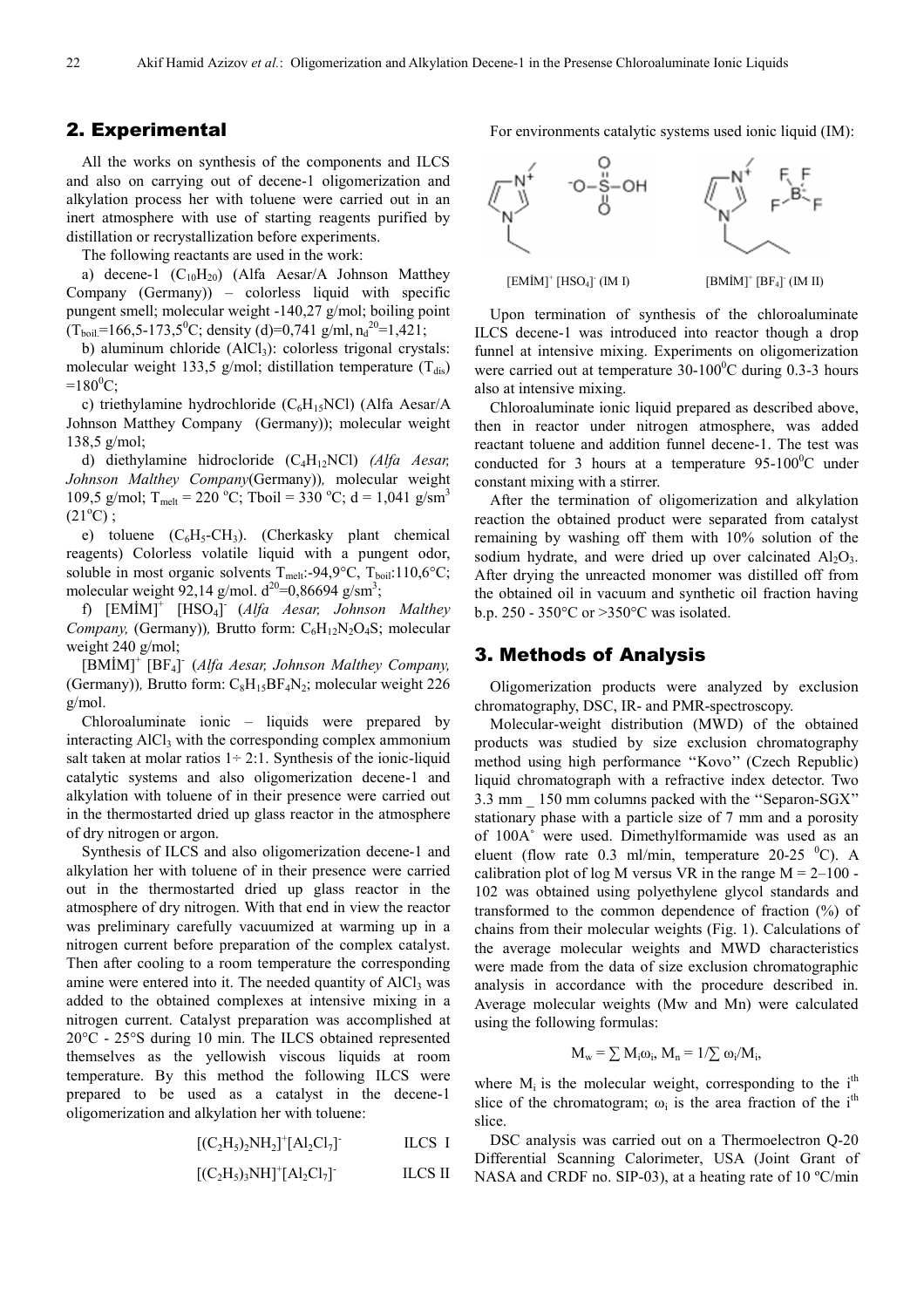in the air or nitrogen atmosphere.

IR-spectroscopy analysis of the samples was performed on a Spectrum ВХ, FT-IR system «Perkin-Elmer» (USA) in the range  $650 - 4400$  sm<sup>-1</sup>.

PMR spectra were recorded on a Brunker pulsing Fourier spectrometer (Germany) operating at the frequency of 300 MHz and at room temperature. Deuterated acetone was used as a solvent. The relative amount of protons in various structural fragments was calculated by the integration of the corresponding resonance absorption bands.

## 4. Results and Discussion

In table 1 shows the conditions of oligomerization of decene-1 and alkylation with toluene in the presence IMKS and yield of the products.

|                | Component         | $AICI3$ ,<br>$\frac{0}{0}$ | Catalytic systems,<br>molar ratio         | <b>IM</b>                | $T, \circ C$ | Fractions $(^0C)$ , %    |               |                  | Fraction $(>200^{\circ}C)$ |
|----------------|-------------------|----------------------------|-------------------------------------------|--------------------------|--------------|--------------------------|---------------|------------------|----------------------------|
| N <sub>2</sub> |                   |                            |                                           |                          |              | $1(65-115)$              | $II(120-175)$ | III $($ >200 $)$ | mass. $%$                  |
|                | $C_{10}$ +tolyene | 3                          | AICl <sub>3</sub>                         | ۰.                       | 60           | 30                       | 3.3           | 62               | 42,4                       |
| $\overline{2}$ | $C_{10}$ +tolyene | 6                          | AICl <sub>3</sub>                         | ۰.                       | 60           | 1,1                      | 17.5          | 78               | 44.9                       |
| 3              | $C_{10}$          | 6                          | $AICl3$ : TryEtAHCl<br>1.7:1              | $\overline{\phantom{a}}$ | 60           | $\overline{\phantom{a}}$ | $\sim$        | 88,6             | 85                         |
| $\overline{4}$ | $C_{10}$          | 6                          | $AICI3$ : DyEtAHCl<br>1.7:1               | $\overline{\phantom{a}}$ | 60           | $\overline{\phantom{a}}$ |               | 75               | 72                         |
| 5              | $C_{10}$ +tolyene | 6                          | $AICI3$ : DyEtAHCl<br>1.7:1               | ۰.                       | 95-100       | 8.4                      | 38.2          | 52.13            | 48                         |
| 6              | $C_{10}$ +tolyene | 3                          | $AICI3$ : T $\overline{A}ATX$<br>1.5:1    |                          | 95-100       | 52.0                     | 32.42         | 14.7             | 13.1                       |
|                | $C_{10}$ +tolyene | 6                          | $AICl3$ : T $\partial A\Gamma X$<br>1.7:1 | $\mathbf{I}$             | 95-100       | 13.3                     | 60.3          | 25.4             | 23.4                       |

*Table 1. Conditions of the oligomerization of decene-1 and alkylation with toluene in the presence IMKS* 

#### 4.1. Molecular Weight Characteristics of the Products

MWD parameters of some samples of decene-1



a) oligomerization products b) alkylation products

oligomerization and alkylation product obtained in the presence of various ILCS are given in figure-1 and in table 2.



*Fig. 1. MWD curves of the decene-1 oligomerization and alkylation (with toluene) products obtained in the presence various ILCS* 

As is seen from tab. 1, the oligomerization products of decene-1 received in the presence of ILCS-I and ILCS- II have the MM indexes within the limits-  $M_w$ =4450-5180,  $M_n$ =3740-4540, where MMD coefficient changes within  $M_w/M_n = 1,14-1,19$ . Anyway in each system the received MMD indexes change in the narrow limits.

But the alkylation products of decene-1 by toluene received in the presence of ILCS-I and ILCS- II have the MM indexes within the limits-  $M_w = 534-950$ ,  $M_n = 434-730$ , where MMD coefficient changes within  $M_w/M_n = 1,23-1.3$ .

*Table 2. Molecular mass indexes of oligodecene fractions received in the presence of ILCS* 

| $N_2$ | <b>Components</b> | ILCS | $M_{w}$ | $M_n$ | $M_w/M_n$ |
|-------|-------------------|------|---------|-------|-----------|
|       | $C_{10}$          |      | 4450    | 3740  | 1.19      |
|       | $C_{10}$          |      | 5180    | 4540  | 1.14      |
|       | $C_{10}$ +tolyene |      | 534     | 434   | 1.23      |
| 4     | $C_{10}$ +tolyene |      | 950     | 730   |           |

#### 4.2. The Structure Oligomerization and Alkylation Products

The structures of the oligomers obtained were explored by IR-and PMR-spectroscopic methods and DSC analysis.

IR spectrum of decene-1 oligomers (figure 2), synthesized at the presence of chloroaluminate ILCS are characterized by presence of absorption bands related to the long chained alkyl groups: 720 sm<sup>-1</sup>-deformation pendular fluctuations of  $CH<sub>2</sub>$  groups in the (-CH<sub>2</sub>-)n sequence, 1380 sm<sup>-1</sup> –symmetric deformation fluctuations of  $CH<sub>3</sub>$  groups. The intensive absorption band at  $1460 \text{ sm}^{-1}$  is caused by the imposing fluctuations of  $CH<sub>3</sub>$ - groups and asymmetric deformation fluctuation of  $CH<sub>2</sub>$  groups. In the spectra of the investigated decene-1 oligomers the absorption bands of vinyl (910 and 1640 sm<sup>-1</sup>) and trans vinylen  $(970 \text{ sm}^{-1})$  double bonds practically do not contain. Nevertheless in the fields of 890 sm<sup>-1</sup> very weak absorption related to vinyliden double bonds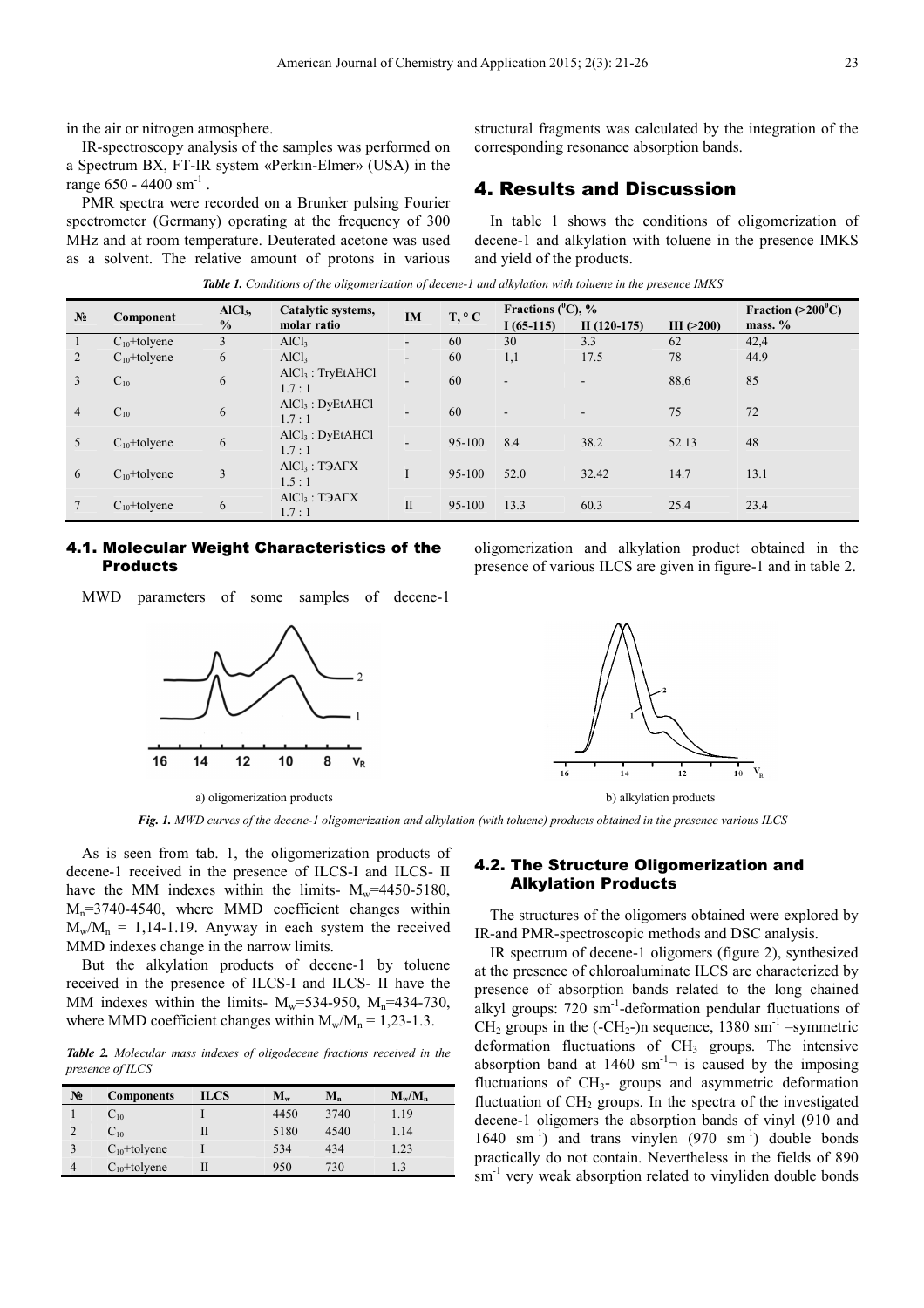may be are observed. In the spectra there are absorption bands at  $980 \text{ sm}^{-1}$   $1020 \text{ sm}^{-1}$  characteristic to oscillatory movements of a carbon skeleton of the naphthenic rings, and at 900 sm-1, responsible for the hydrogen atom of the isolated naphthenic cycles.



*Fig. 2. IR spectrum of decene-1 (а )and of oliqodecene fraction (b) , produced in the presence of ILCS-I.* 

Insignificant content of saturated bonds in the structures of the oligomerization products is confirmed also by values of iodine numbers of products  $(0.042-0.75 \text{ mg } J_2/100 \text{ g a})$ product), that is much less than it may be expected from theoretical considerations.

The results of definition of the structural parameters of the synthesized oligomers by PMR-spectroscopy method are consistent with the data of IR spectral analysis. In particular, in PMR- and  $^{13}$ C NMR spectra of all the synthesized oligodecene samples (figure 3) are contained the signals of resonance absorption of the protons of methyl (0,98 ppm) and methylene (1,28-1,3 ppm) protons, together with the bands of the weak resonance absorption in the field of 1,5-1,8 ppm, corresponding to the chemical shifts of the protons in the naphthenic structures.

At considerable enhancing of absorption resonance signals by accumulation in the PMR spectra of oligododecene appear the weak signals from the protons of methylene groups (5.0- 5.5 ppm) in  $CH=CH<sub>2</sub>$ , and also vinylene groups  $CH=CH$  (5.7) ppm).



oligomerization decene-1 in the presence ILCS



alkylation decene-1 with tolyene in the presence ILCS

*Fig. 3. <sup>13</sup>С NMR and PMR spectra of oligodecene fraction produced in the presence ILCS* 

It means, that the most part of the oligomer molecules which have stopped their growth in the course of decene-1 oligomerization, does not contain any double bonds or their considerable share have a structure of the type  $R_1R_2C=CR_3R_4$ . which does not show signals in PMR spectrum. However, presence in PMR spectra, and  ${}^{13}C$ spectra of the signals from napthenic structures testify to the oligoalkylnaphtenic nature of the most part of oligodecene molecules.

יד<br>2

ppm

It is interesting to notice, that in  $^{13}$ C NMR spectra are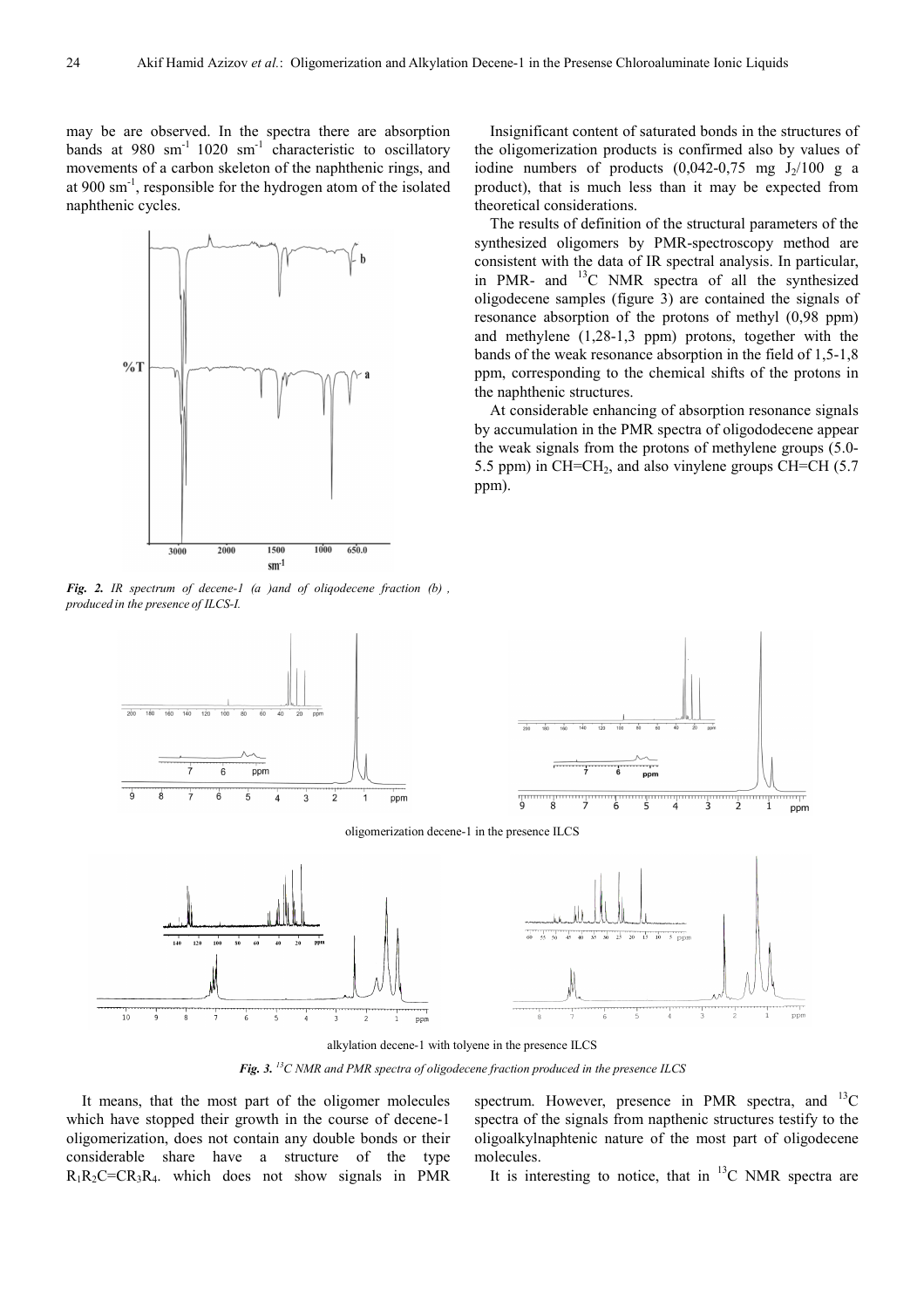present signals not only from five- and six- numbered naphtenic rings, but also from seven-numbered rings. This fact indirectly indicates to the predominat proceeding of the cyclization reaction in the last unit of the growing oligomer chains.

The results of IR-, PMR and NMR spectral analyses have shown identity of frames of all investigated oligodecene samples, synthesized in the presence of chloroaluminate ILCS. Though, the weak absorption bands observed in both spectra, characterizing multiple bonds, testify to the presence in the synthesized products of the trace amounts of nonsaturated fragments.

Results structure determination synthesized oligoalkylation fraction (OAF)  $(> 250^{\circ}C)$  by PMR- and <sup>13</sup>C NMR spectroscopy have confirmed these IR spectral analysis. In particular, PMR- and 13C NMR spectra of synthesized samples OAF contains the resonant absorption band of the methyl protons (0.98 ppm), methylene (1.28 - 1.3 ppm) corresponding to the chemical shift of the protons in the alkyl group. With a significant enhancement of resonance absorption by the accumulation in the PMR spectra appear weak bands of protons of the methylene groups (5.0 - 5.5 ppm) with CH = CH2, and vinylene  $(5.7 - 5.7$  ppm) CH = CH groups, indicating that a small amount of double bonds in the composition of the products obtained. In each case, multiplet signals observed in the region 6.8 - 7.9 ppm corresponding substituted aromatic rings.

Thus, the characteristic absorption band IR (781, 814, 1511, 1604, 3017 sm<sup>-1</sup>) signals by NMR (1H, 13C) (6,8-7,9) ppm) indicate the presence of (oligo)alkylaromatic compounds in the heavy fraction ( $>$  200  $\degree$  C).

# 5. Some Physical and Chemical Properties Oligomerization and Alkylation Products

Some physicochemical indexes of oligomerization and alkylation products, produced in the presence of ILCS-I and ILCS-II, have also been estimated. The results are presented in Table 3. The values of viscosity index (VI) have been calculated in accordance with GOST 25371-97.

| N <sub>2</sub> | Component         | <b>ILCS</b>  | IV  | Kinematic viscosity, mm <sup>2</sup> /s |          |                                           | $n_d^{20}$               |
|----------------|-------------------|--------------|-----|-----------------------------------------|----------|-------------------------------------------|--------------------------|
|                |                   |              |     | $\mathbf{V}_{\mathbf{100}}$             | $V_{40}$ | Density $20^{\circ}$ C, kg/m <sup>3</sup> |                          |
|                | $C_{10}$ +tolyene | $\mathbf{I}$ | 88  | 1.79                                    | 5.61     | 0.8387                                    | 1.3030                   |
| 2              | $C_{10}$ +tolyene |              | 105 | 1.67                                    | 4.95     | 0.8433                                    | 1.4747                   |
|                | $C_{10}$          |              | 128 | 26.23                                   | 218.09   | 0,8410                                    | $\overline{\phantom{a}}$ |

*Table 3. Some physical-chemical indexes of oligodecene fractions received in the presence of ILCS* 

On the DSC of the firm Thermelectron Corporation USA with heating rate 10 degree/min there have been carried out in air or nitrogen atmospheres the thermal analysis of the obtained decene-1 oligomerization and alkylation product. DSC study the OAF  $(> 200^{\circ} \text{ C})$  indicate that product obtained in the presence ILCS of a thermostable on average up to 190 -200 $^{\circ}$ C. DSC study the oligomerization product ( $>$ 350 °C) indicate that product obtained in the presence ILCS of a thermostable on average up to 252 °C.

# 6. Kinetic Reguliarities of Oligomerization of Decene-1 in the Presence of the ILCS

For establishment of primary kinetic regularities of process the reactions were carried out in three various directions: a) at various temperatures:  $30^0C$ ,  $60^0C$ ,  $80^0C$ ,  $100^0C$  (in this the constants are  $2,3\%$  ILCS II and AlCl<sub>3</sub>: TryEtAHCl =1-1,7:1 mol); b) at various ratios of components  $AICI_3$ : TryEtAHCl  $=1-2:1$  (in this constant are quantities of ILCS II 3% and temperature 60<sup>0</sup>C); c) in various quantities of ILCS II -1÷6% (in this constant are temperature  $60^{\circ}$ C and ratios of components  $AICI_3$ : TryEtAHCl =1,3:1). An analysis of the kinetic curves prepared in various conditions shows a strong dependence of their form on various factors, in particular on conditions of carrying out of reactions. In spite of general similarity of curves they are differed from each other. As it is seen at  $30^{\circ}$ C temperature it is more clearly fixed an induction period and in the range of 10-40 min. has a straight-line form. At temperature rise from 60 to  $100^{\circ}$ C an induction period is not visually observed and in this case the preparing catalytic centers are characterized by high activity (first 15 min. a yield of oligomer is high and is higher  $75\%$ ). At  $100\degree$ C a conversion of decene-1 practically reaches  $\sim$ 99%. In general, with temperature rise the form of kinetic curves passes from S-figurative to sloping. S-figurative form of the kinetic curves has been connected with simultaneous formation and deactivation of the active centers. A deactivation of the active centers leads to the decrease of yield of oligomer preparing at temperature  $30^{\circ}$ C. In deactivation of the active centers a flocculation of ILCS is observed and as a result a "death" of the active centers occurs gradually. At low temperature  $(30^0C)$  the reaction order is close to zero where it is changed a character of total equation describing a process. A reason of this can be the most heterogeneous nature of catalyst.

On the basis of logarithmic values the semi logarithmic anamorphoses in kinetic curves fixed at various temperatures (in this the constants are  $2.3\%$  ILCS and AlCl<sub>3</sub>:TEAHC=1-1,7:1 mol) have been constructed (fig. 4).